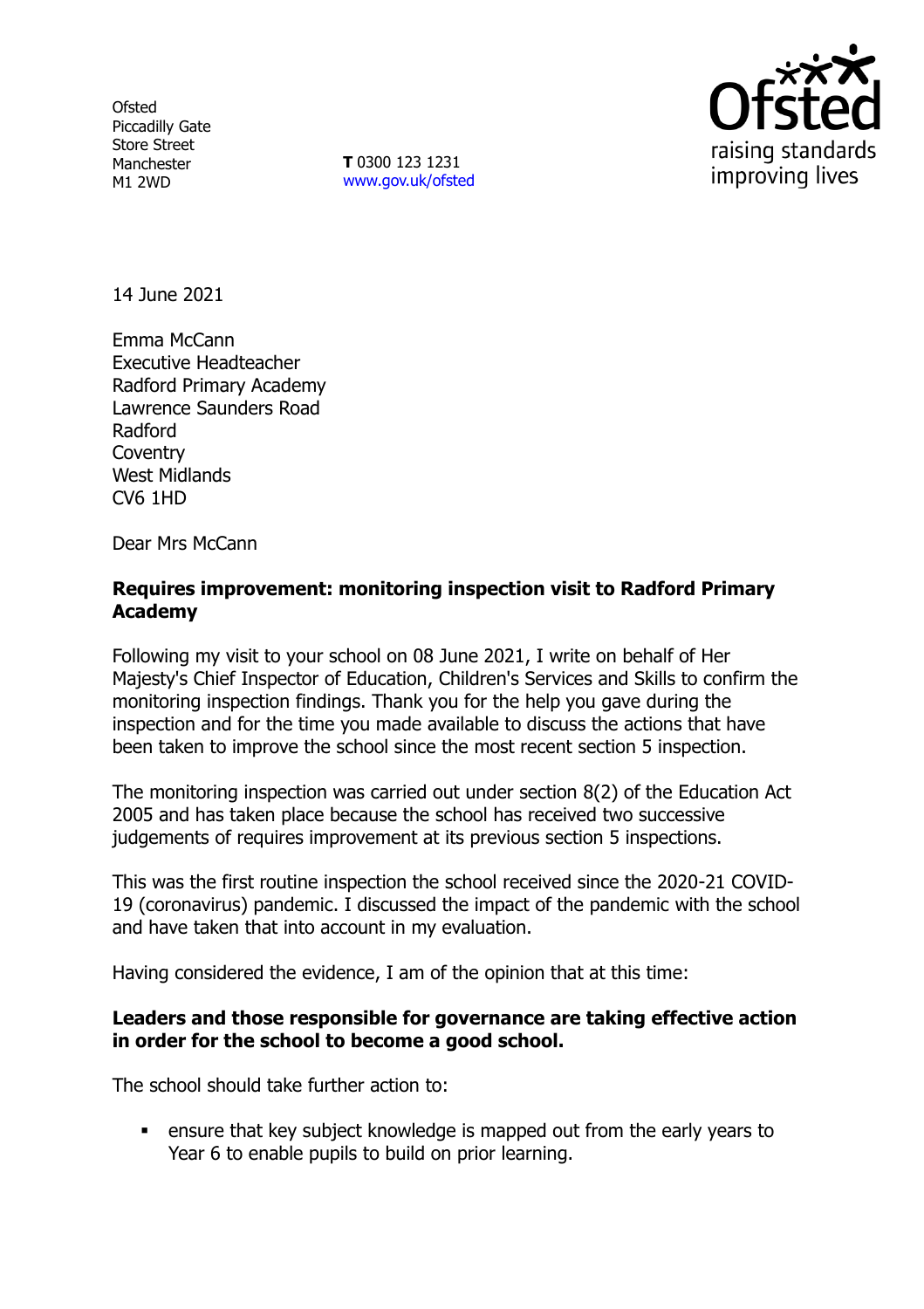

## **Context**

You were appointed as executive headteacher in January 2020. A new associate headteacher and assistant headteacher joined in September 2020. You also appointed a new pastoral manager who started in January 2021.

During the spring lockdown 2021, you were able to continue with the delivery of your curriculum. Some adjustments were made to topics, particularly in key stage 1, so that learning could continue while most pupils were working at home.

# **Main findings**

Since your appointment, you have established high expectations for the school and the pupils. Together with support from the trust and other school leaders, you have set about making improvements to the curriculum and other areas of the school's work. You have strengthened the leadership team with the appointment of a new associate headteacher to oversee the curriculum. You have also restructured the pastoral team to provide more effective support to pupils. These changes are making a positive difference.

Leaders recognise that there was a lack of consistency in how the curriculum and behaviour systems were implemented previously. They have acted swiftly to develop new curriculum plans for all subjects and there is now a clear behaviour policy, which sets out expectations for staff and pupils.

In mathematics, leaders have ensured all teachers follow a clear lesson structure. This is helping pupils to develop their mathematical fluency, reasoning and problem solving. The subject leader has worked closely with a mastery mathematics hub and provided training to staff in how to teach the subject more effectively. Consequently, there is greater consistency in the way mathematics is taught.

You have worked hard to strengthen subjects in the wider curriculum. In science and geography, for example, leaders have mapped pupils' learning for each year group under a half-termly theme. Leaders have identified what they want pupils to learn by the end of each year. However, at this stage, it is unclear what knowledge pupils need to know to fully achieve the learning mapped out. Leaders also recognise that further work is required so that subject knowledge builds from the early years right through to Year 6.

Leaders continue to make reading a priority for the school. Early checks on learning in nursery indicate that pupils arrive at the school with weak communication and language skills. Children quickly begin learning pre-phonic sounds in nursery and then have daily phonics sessions in Reception. Regular checks on pupils' sounds means that teachers quickly spot those pupils who have gaps in their phonic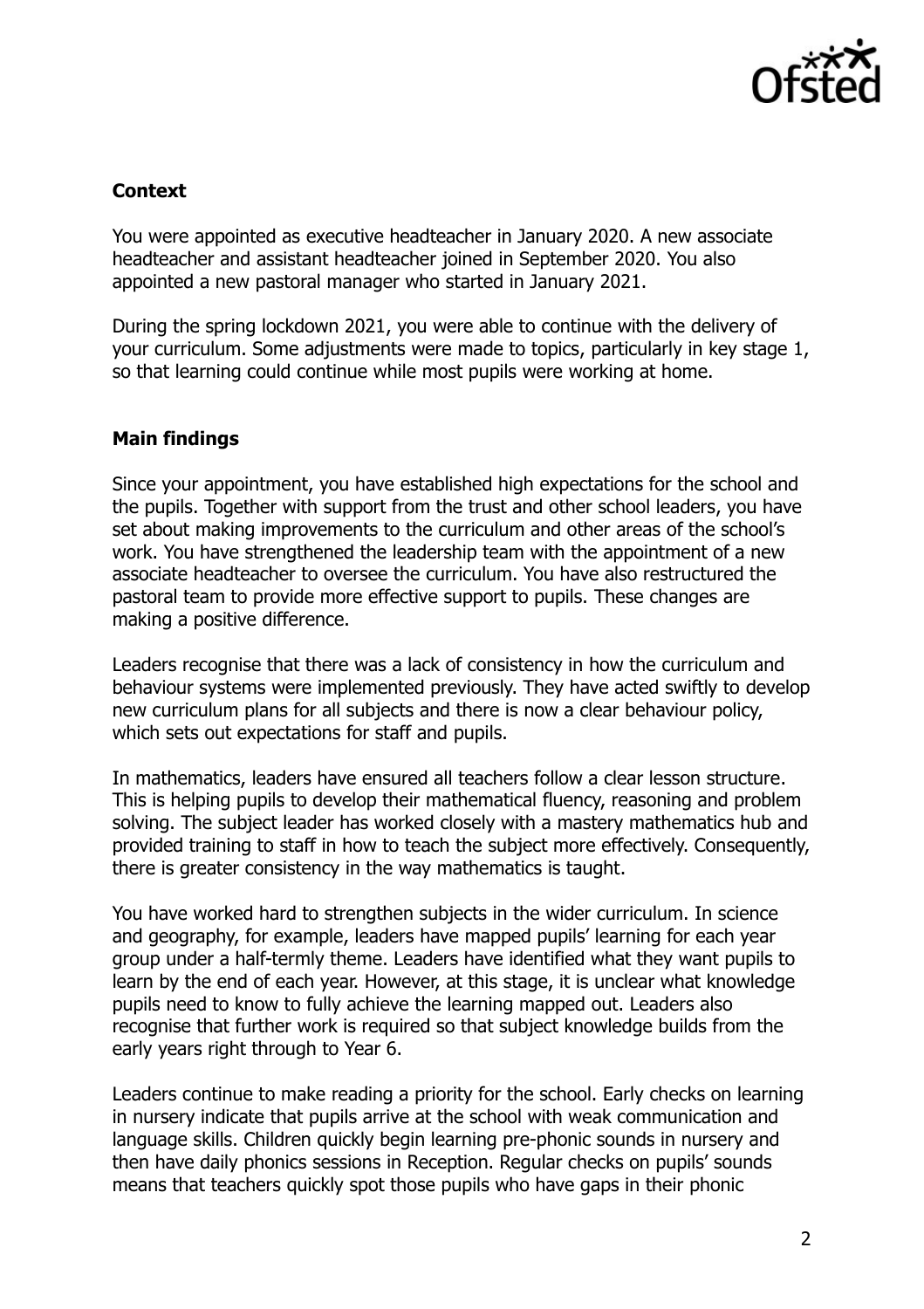

knowledge. Small group intervention sessions with learning support assistants helps pupils who fall behind to keep up with other children. Staff continue to receive regular phonics training to improve their practice. As a result, children make strong progress in their early reading.

Leaders have also taken action to improve the teaching of reading in key stage 2. The school have introduced a new approach to whole class reading and have worked closely with an external consultant to look at developing key reading skills. Books have been mapped to each year group so that pupils experience a range of fiction, non-fiction and poetry, which gradually becomes more challenging. Texts also link closely to the school's thematic approach in the wider curriculum. Leaders are clear about how this is helping pupils to improve their reading.

Governors are highly knowledgeable and provide effective support and challenge to the school. Members of the local governing body regularly visit the school to meet with leaders and discuss school policies. These visits have continued this past year, albeit remotely. Governors have clear areas of responsibility and information is communicated effectively to the board of trustees. Governors recognise that further work is needed to strengthen the wider curriculum. They have full confidence in the school's leadership team and the actions they are taking to improve the school.

## **Additional support**

The school receives support from an external reading consultant. They visit the school on a termly basis to look at how phonics is delivered and suggest improvements. They also provide coaching to staff and work alongside individual pupils to help develop their phonic knowledge.

The school has benefited from the support provided by the trust. Your appointment as executive headteacher from an outstanding primary school in the trust has strengthened leadership and brought about a greater sense of urgency for school improvement. The school effectively collaborates with the other primary school in the trust to share ideas and discuss ways to improve the curriculum. A teaching and learning consultant from the trust visits the school weekly to deliver training and oversee a coaching programme.

#### **Evidence**

During the inspection, meetings were held with the executive headteacher, other senior leaders, the multi-academy trust chief executive officer, pupils and representatives of those responsible for governance to discuss the actions taken since the last inspection.